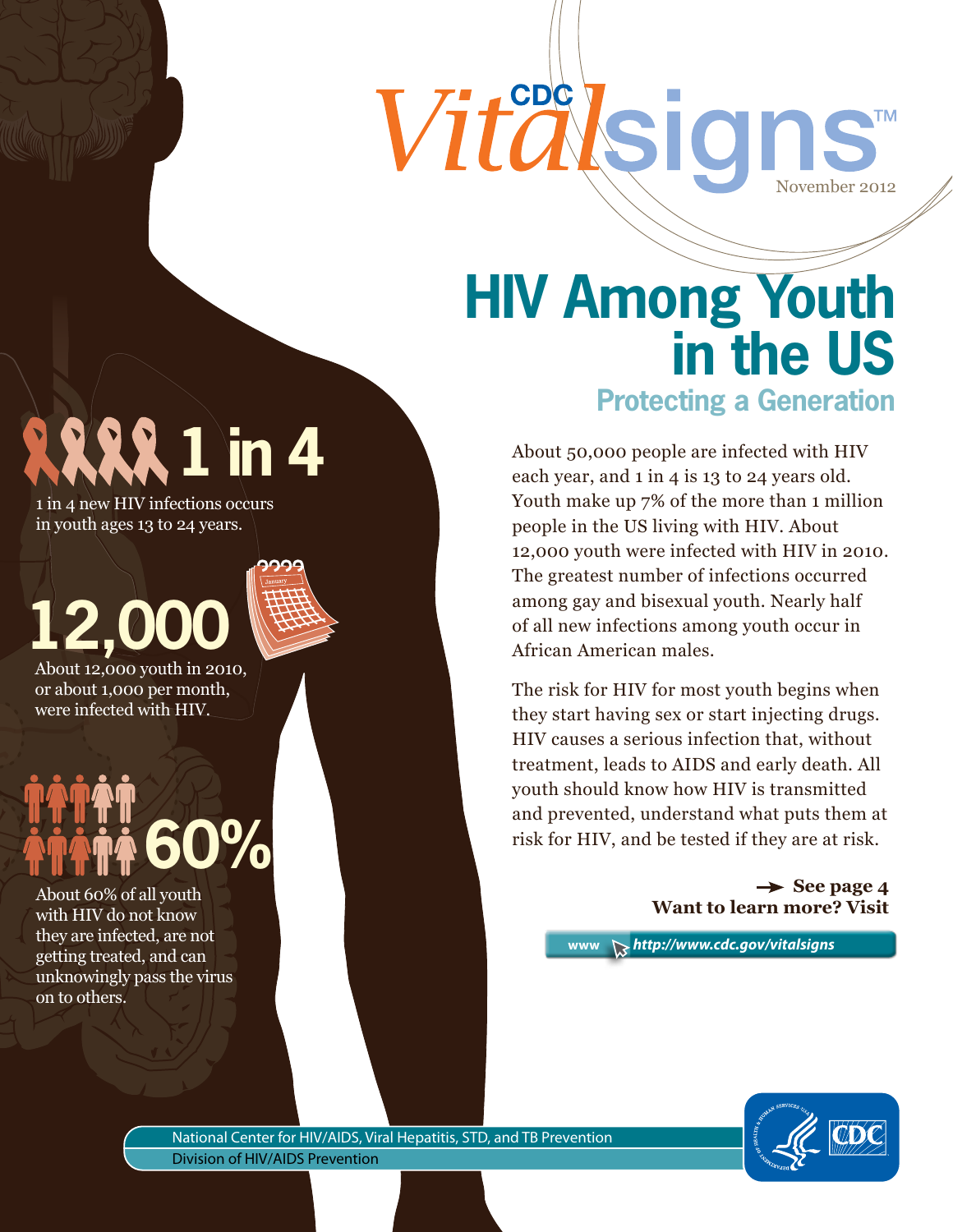### *Many people get infected with HIV as a teen or young adult*

#### **1. New HIV infections in youth in 2010**

**p** em

- $\Diamond$  About 1 in 4 (26%) of all new HIV infections is among youth ages 13 to 24 years. About 4 in 5 of these infections occur in males.
- ◊ Nearly 60% of new infections in youth occur in African Americans, about 20% in Hispanics/Latinos, and about 20% in whites.
- $\Diamond$  Over half (54%) of new infections among young gay and bisexual males are in African Americans.
- ◊ About 87% of young males got HIV from maleto-male sex, 6% from heterosexual sex, 2% from injection drug use and about 5% from a combination of male-to-male sex and injection drug use.
- ◊ About 86% of young females got HIV through heterosexual sex and 13% from injection drug use.
- ◊ More new infections occurred among young African American males than in any other group of youth by race/ethnicity and sex.

#### **2. Most youth are not getting tested for HIV**

- ◊ About 60% of youth with HIV do not know they are infected and so don't receive treatment, putting them at risk for sickness and early death. These youth can also unknowingly pass HIV to others.
- ◊ Young men are far more likely than young women to have HIV and are also less likely to get tested.
- ◊ African American youth are more likely to get tested for HIV than youth of other races or ethnicities.
- ◊ Youth who report being at risk for HIV are also more likely to get tested, but still many youth at risk have never been tested.

#### **3. Many factors put youth at risk**

- $\Diamond$  The risk for HIV for most youth begins when they start having sex or injecting drugs. (A small number of children are born with HIV.)
- $\Diamond$  For both males and females, having sex under the influence of drugs or alcohol can increase risky behaviors that could lead to becoming infected

#### with HIV.

- $\Diamond$  The risk for getting HIV is higher in communities where a higher percentage of people already have HIV because partners are more likely to be infected.
	- African Americans have a greater burden of HIV than other racial or ethnic groups in the US so they are at higher risk.
	- Gay and bisexual men are 40 times more likely to have HIV than other men. Research has shown that young gay and bisexual males who have sex with older partners are at a greater risk for HIV infection. This is because an older partner is more likely to have had more sexual partners or other risks, and is more likely to be infected with HIV.
- $\Diamond$  Less than half (44%) of gay and bisexual males in high school used condoms the last time they had sex.

#### **4. Preventing risky behaviors in youth**

- ◊ Many effective programs reduce risky behaviors for youth (see http://www.cdc.gov/hiv/topics/research/ prs/rr\_chapter.htm). Prevention education for youth can be provided in the home, in schools, and in community and web-based programs.
- ◊ Youth, particularly those at high risk, should be taught early about HIV prevention with information they can understand and use. This includes education about risks and skills to help delay sex and prevent HIV infection.
- ◊ Youth who are sexually active can reduce their risk of HIV infection by choosing to stop having sex. They can also limit their number of sex partners, not have sex with an older partner who may be more likely to already have HIV, and use a condom every time.
- ◊ All youth at risk (sexually active or injection drug users) need to be tested and know where to get a confidential HIV test. Testing is the first step to getting medical care and treatment that can improve health, save lives, and prevent the spread of HIV.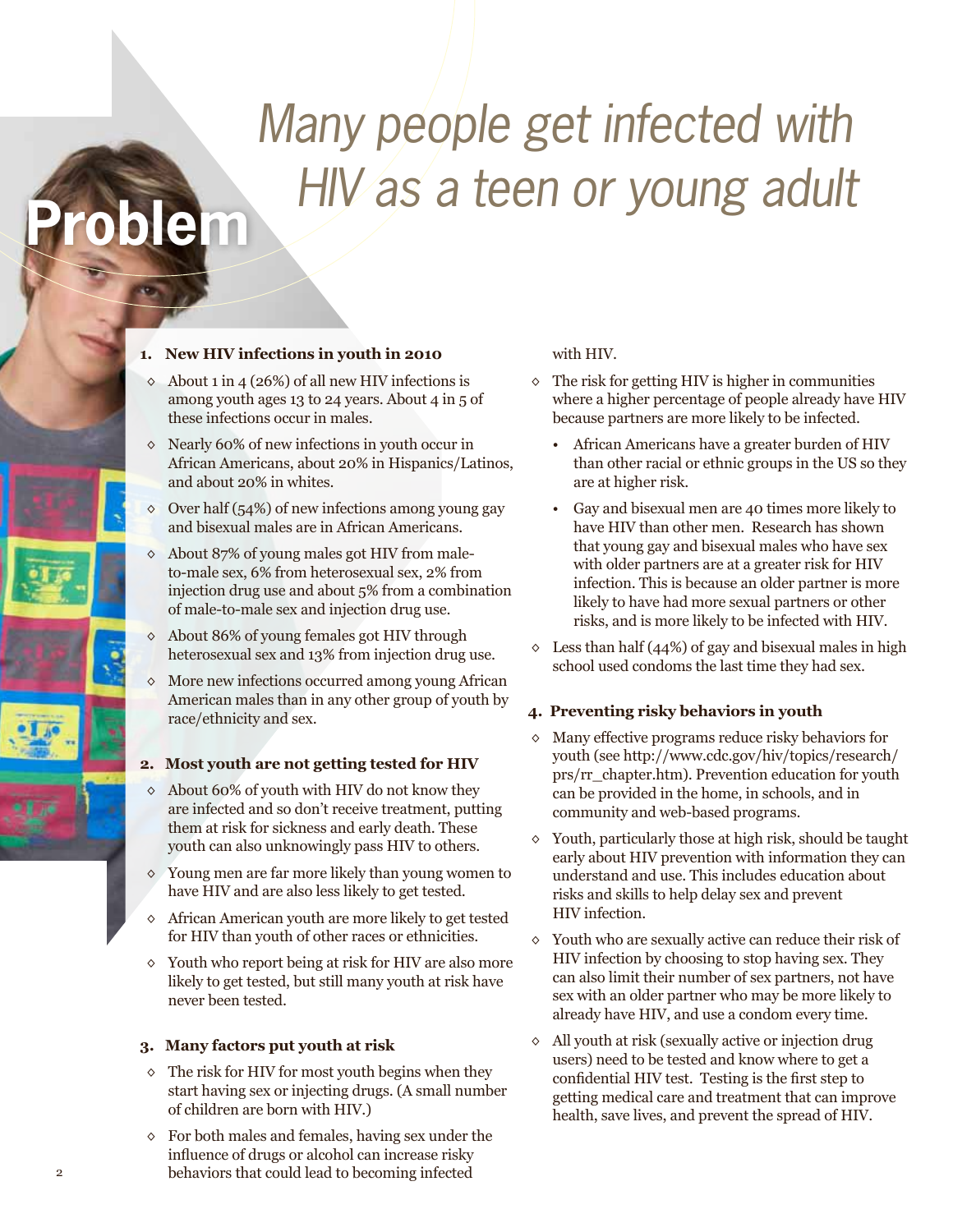#### **Number of new HIV Infections among youth by sex and race/ethnicity —United States, 2010**



**Abbreviation:** HIV = human immunodeficiency virus. \* Hispanics/Latinos might be of any race.

CDC. Vital Signs: HIV Infection, Testing, and Risk Behaviors Among Youths - United States. MMWR 2012:61

#### **Young gay and bisexual males at greatest risk for HIV**

**Most new HIV infections in youth (about 70%) occur in gay and bisexual males; most are African Americans.** 

#### **Sexually active young gay and bisexual males**

- Have higher risk for getting HIV if they are having sex with older or multiple partners, using drugs or alcohol, or not using condoms during every sexual encounter.
- Should get an HIV test at least every year. Those at greater risk could benefit from testing as often as every 3 to 6 months.
- Aren't always getting HIV prevention education that is accurate and effective.
- For HIV information for youth, contact your local community health center or state health department, or visit CDC's website (http://www.AIDS.gov or http://www.cdc.gov/ msmhealth/).

### hiv affects everyone

### risks for hiv:

- not knowing facts or personal risk
- having sex
- alcohol or drug use with sex
- sex with older partners who may be more likely to be infected multiple sex partners

3

- injecting drygs
- $ho$  condoms
- not tested
- not treated